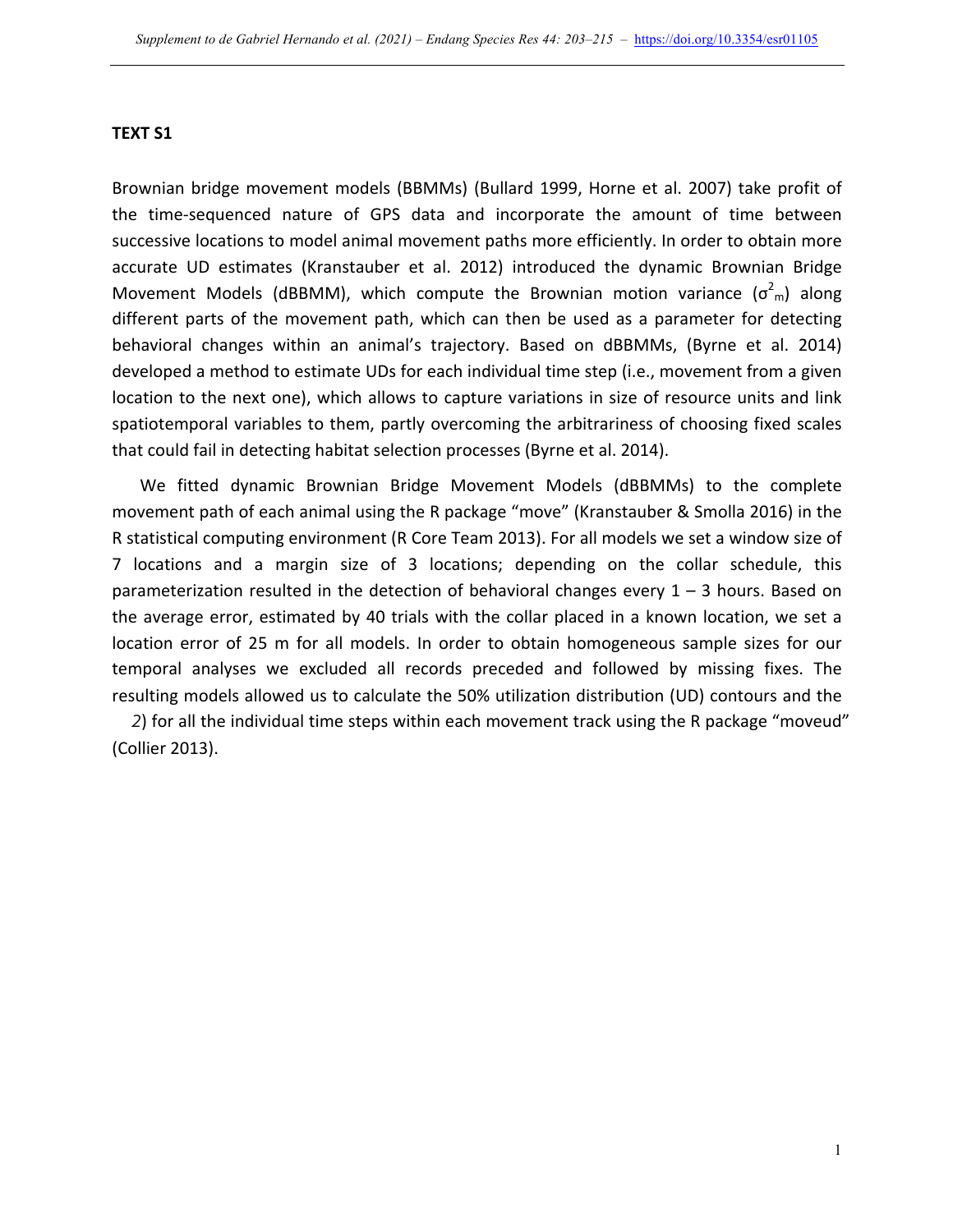**Table S1:** Summary information on the monitoring of brown bears in Greece (2003 – 2013) used in the present study. Successful fixes include all received GPS locations, except those obtained using less than three satellites or 2-D locations with dilution of precision > 5 (Lewis et al. 2007).

| Age-sex      |                 |                     | <b>GPS fix</b> | <b>Tracking</b> | Successful | % Successful |  |  |
|--------------|-----------------|---------------------|----------------|-----------------|------------|--------------|--|--|
| group        | <b>BearID</b>   | <b>Bear-year ID</b> | every          | days            | fixes      | fixes        |  |  |
| <b>Adult</b> |                 |                     |                |                 |            |              |  |  |
| female       | F01             | F01-2004            | 3 hours        | 89              | 351        | 49%          |  |  |
|              | F02             | F02-2004            | 3 hours        | 38              | 189        | 62%          |  |  |
|              | F03             | F03-2008            | 2 hours        | 10              | 93         | 78%          |  |  |
|              | F04             | F04-2008            | 1 hour         | 121             | 1,970      | 68%          |  |  |
|              | F05             | F05-2008            | 3 hours        | 313             | 1,412      | 56%          |  |  |
|              | F05             | F05-2009            | 3 hours        | 91              | 399        | 55%          |  |  |
|              | F <sub>06</sub> | F06-2009            | 2 hours        | 111             | 1,037      | 78%          |  |  |
|              | F07             | F07-2011            | 1 hour         | 289             | 5,926      | 85%          |  |  |
|              | F07             | F07-2012            | 1 hour         | 362             | 7,910      | 91%          |  |  |
|              | F07             | F07-2013            | 1 hour         | 110             | 2,580      | 98%          |  |  |
| <b>Adult</b> |                 |                     |                |                 |            |              |  |  |
| male         | M01             | M01-2003            | 2 hours        | 297             | 2,882      | 81%          |  |  |
|              | M01             | M01-2004            | 2 hours        | 38              | 298        | 65%          |  |  |
|              | M02             | M02-2003            | 2 hours        | 159             | 1,040      | 55%          |  |  |
|              | M03             | M03-2008            | 2 hours        | 6               | 65         | 90%          |  |  |
|              | M04             | M04-2011            | 1 hour         | 23              | 499        | 90%          |  |  |
|              | M05             | M05-2011            | 1 hour         | 7               | 144        | 86%          |  |  |
|              | M06             | M06-2012            | 1 hour         | 74              | 1,671      | 94%          |  |  |
| Sub-         |                 |                     |                |                 |            |              |  |  |
| adult        | <b>SO1</b>      | S01-2008            | 1 hour         | 56              | 1,179      | 88%          |  |  |
|              | <b>S02</b>      | S02-2010            | 1 hour         | 162             | 3,165      | 81%          |  |  |
|              | <b>S03</b>      | S03-2011            | 3 hours        | 190             | 981        | 65%          |  |  |
|              | <b>SO4</b>      | S04-2012            | 3 hours        | 248             | 1,701      | 86%          |  |  |
|              | <b>S05</b>      | S05-2012            | 3 hours        | 278             | 2,007      | 90%          |  |  |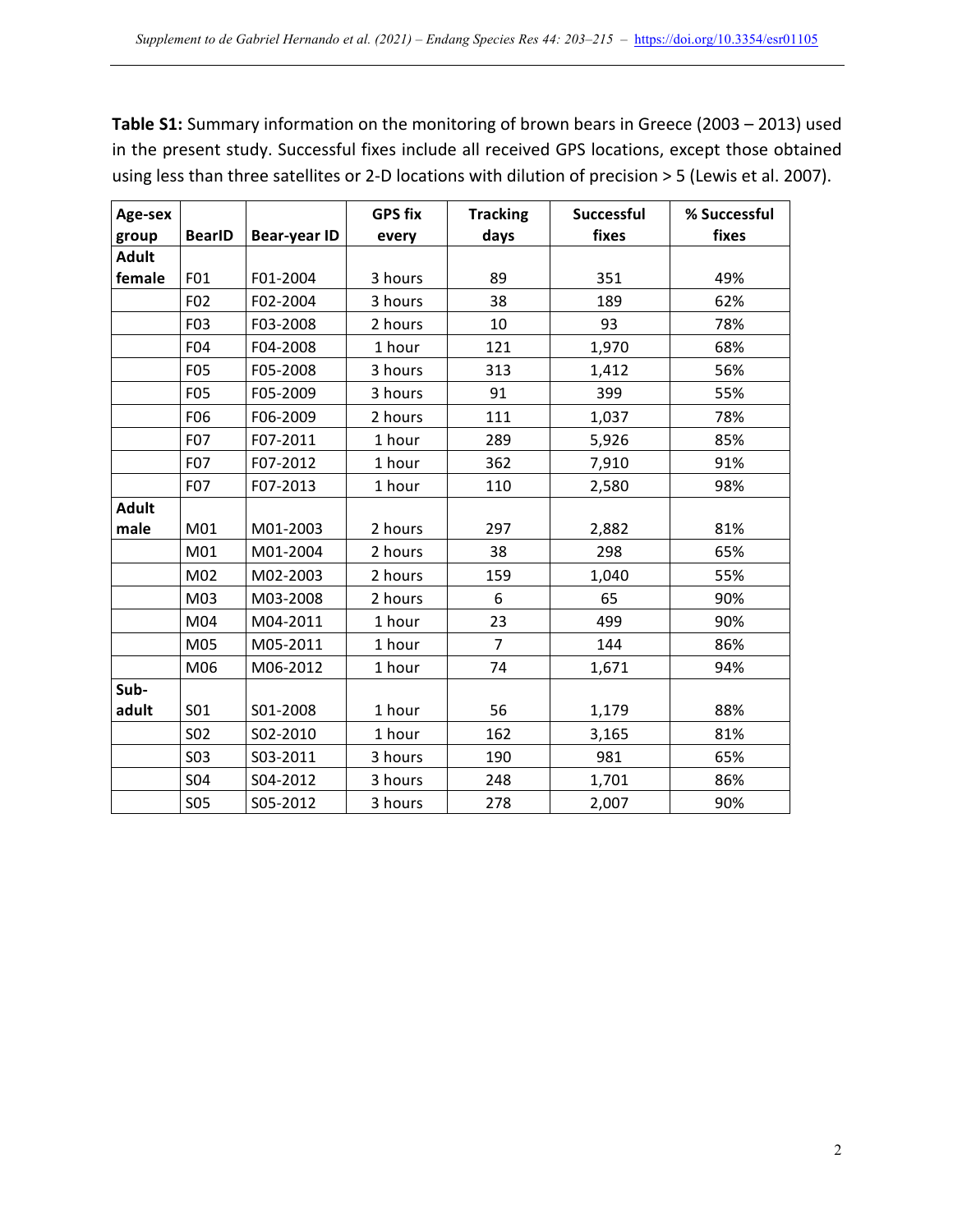Table S2: Coefficient estimates (β), standard errors (SE), Wald test-statistics (z) and significance (P) for the best-fitting Generalized Linear Mixed Model (GLMM) for stationary and moving behaviors of brown bears in Greece. The relative importance of each variable (ΔAICc) was calculated based on the difference in AICc (Akaike Information Criterion for small sample sizes) with respect to the full model when the variable was removed. Significance levels are  $P < 0.001$  (\*\*\*),  $P < 0.01$  (\*\*) and  $P < 0.05$  (\*); Abbreviations: Intercept =  $\alpha$ , Proximity to water courses = pWC, Proximity to naturalized crop = pNC, Roughness = ROU, Proximity to settlement = pHS, Proximity to unpaved road = pUR, Proximity to primary road = pPR, Proximity to secondary road = pSR, Proximity to shrubland = pSH, Proximity to intensive crop = pIC, Proximity to forest = pFR, Altitude = ALT, Proximity to grassland = pGR, Random effects  $\sigma^2$  &  $SD$ ) = ID.

|                       |                |        |           | <b>Stationary</b> |                  |                              | Moving         |        |           |        |         |                              |  |
|-----------------------|----------------|--------|-----------|-------------------|------------------|------------------------------|----------------|--------|-----------|--------|---------|------------------------------|--|
| <b>Model</b><br>terms | $\Delta AIC_c$ | β      | <b>SE</b> | $\pmb{Z}$         | $\boldsymbol{P}$ | <b>Significance</b><br>level | $\Delta AIC_c$ | β      | <b>SE</b> | z      | P       | <b>Significance</b><br>level |  |
| <b>Adult female</b>   |                |        |           |                   |                  |                              |                |        |           |        |         |                              |  |
| $\alpha$              |                | $-0.2$ | 0.2       | $-0.98$           | 0.327            |                              |                | $-0.3$ | 0.3       | $-0.9$ | 0.3     |                              |  |
| pWC                   | 96.6           | 1.21   | 0.12      | 9.9               | < 0.001          | ***                          | 48             | 0.87   | 0.1       | 8.31   | < 0.001 | ***                          |  |
| pNC                   | 64.5           | 1.57   | 0.18      | 8.52              | < 0.001          | ***                          | 59             | 1.19   | 0.2       | 8.11   | < 0.001 | ***                          |  |
| ROU                   | 77.3           | 1.36   | 0.15      | 8.84              | < 0.001          | ***                          | 17             | 0.56   | 0.2       | 3.74   | < 0.001 | ***                          |  |
| pHS                   | 44.5           | $-1.3$ | 0.17      | $-7.43$           | < 0.001          | ***                          | 38             | $-0.9$ | 0.2       | $-5.8$ | < 0.001 | ***                          |  |
| pUR                   | 12.5           | $-0.4$ | 0.12      | $-3.58$           | < 0.001          | ***                          | 58             | $-0.8$ | 0.1       | $-7.2$ | < 0.001 | ***                          |  |
| pPR                   | 1              |        |           |                   |                  |                              | 35             | $-0.8$ | 0.1       | $-5.6$ | < 0.001 | ***                          |  |
| pSR                   | 0.4            |        |           |                   |                  |                              | 25             | 0.64   | 0.1       | 4.71   | < 0.001 | ***                          |  |
| pSH                   | 7.9            | $-0.5$ | 0.15      | $-3.15$           | 0.002            | $***$                        | $\overline{7}$ | $-0.3$ | 0.1       | $-2.3$ | 0       | $\ast$                       |  |
| pIC                   | 1.8            |        |           |                   |                  |                              | 9              | 0.68   | 0.2       | 2.89   | 0       | $***$                        |  |
| pFR                   | 3.9            | $-0.4$ | 0.16      | $-2.31$           | 0.021            | $\ast$                       | $\overline{2}$ |        |           |        |         |                              |  |
| <b>ALT</b>            | $\mathbf 0$    |        |           |                   |                  |                              | $\overline{2}$ |        |           |        |         |                              |  |
| pGR                   | $-1.1$         |        |           |                   |                  |                              | 3              |        |           |        |         |                              |  |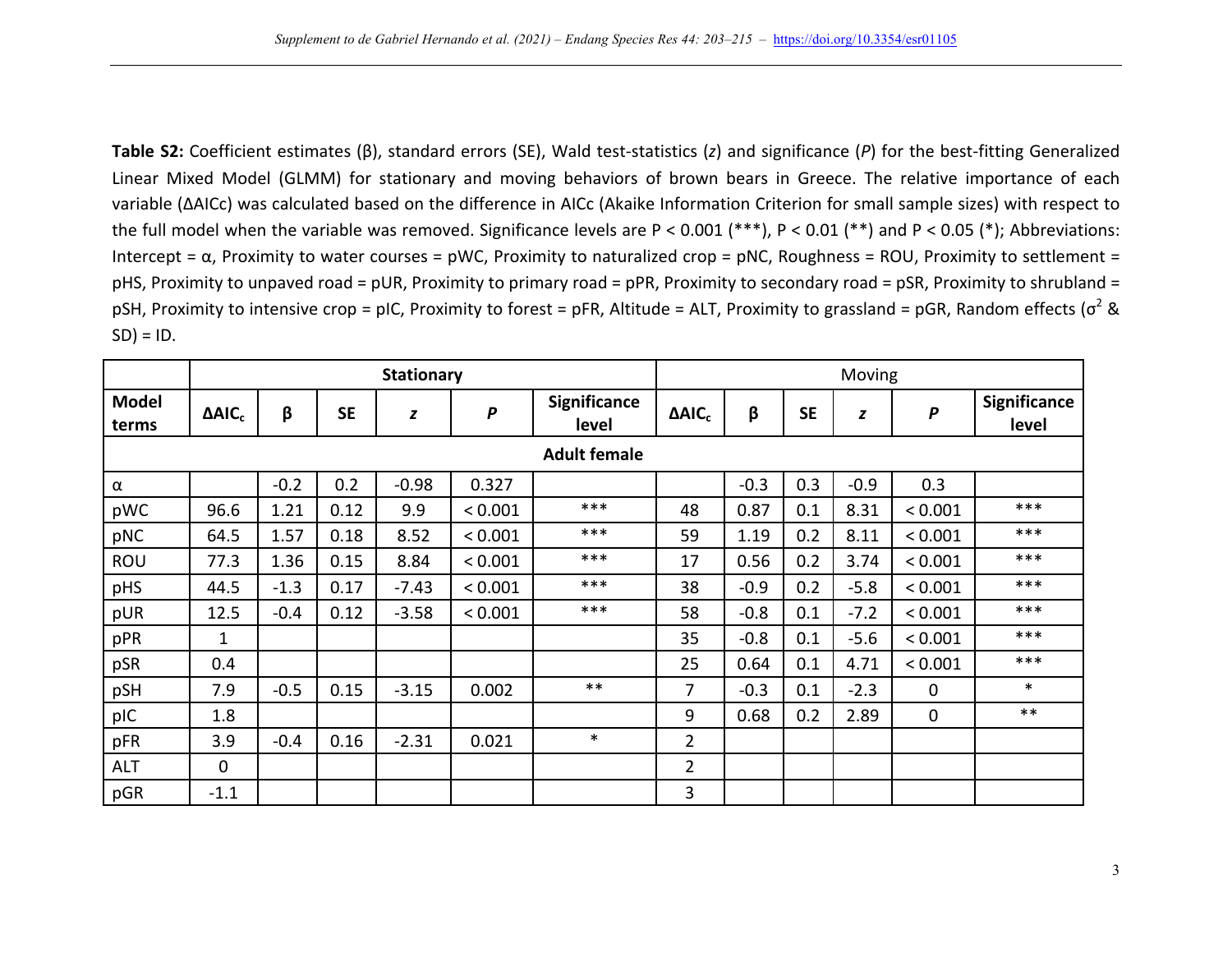| ID                   |      | 0.15        | 0.39 |             |         |                   |                | 0.49        | 0.7         |        |             |        |
|----------------------|------|-------------|------|-------------|---------|-------------------|----------------|-------------|-------------|--------|-------------|--------|
| Season               |      | 0.04        | 0.19 |             |         |                   |                | $\mathbf 0$ | $\mathbf 0$ |        |             |        |
|                      |      |             |      |             |         | <b>Adult male</b> |                |             |             |        |             |        |
| $\alpha$             |      | 0.02        | 0.28 | 0.06        | 0.953   |                   |                | 0.17        | 0.2         | 0.78   | 0.4         |        |
| pPR                  | 64.8 | $-1.5$      | 0.19 | $-7.61$     | < 0.001 | ***               | ##             | $-2.3$      | 0.2         | $-12$  | < 0.001     | ***    |
| pUR                  | 90.1 | $-1.1$      | 0.12 | $-9.23$     | < 0.001 | ***               | 89             | $-1$        | 0.1         | $-9.3$ | < 0.001     | ***    |
| pNC                  | 74.6 | 1.82        | 0.22 | 8.29        | < 0.001 | ***               | 90             | 1.8         | 0.2         | 9.36   | < 0.001     | ***    |
| pSR                  | 57.4 | $-1.5$      | 0.2  | $-7.16$     | < 0.001 | ***               | 19             | $-0.7$      | 0.2         | $-4.2$ | < 0.001     | ***    |
| pSH                  | 22.2 | 0.58        | 0.13 | 4.36        | < 0.001 | ***               | 41             | 0.76        | 0.1         | 6.83   | < 0.001     | $***$  |
| pGR                  | 49.7 | 1.3         | 0.18 | 7.07        | < 0.001 | ***               | $\overline{2}$ |             |             |        |             |        |
| <b>ALT</b>           | 33   | $-1.4$      | 0.23 | $-6.08$     | < 0.001 | $***$             | $\overline{2}$ | $-0.4$      | 0.2         | $-2.3$ | $\mathbf 0$ | $\ast$ |
| pWC                  | 22.9 | 0.78        | 0.17 | 4.48        | < 0.001 | ***               | 10             | 0.51        | 0.2         | 3.36   | $\mathbf 0$ | ***    |
| pHS                  | 12.8 | 0.64        | 0.18 | 3.57        | < 0.001 | ***               | 15             | 0.67        | 0.2         | 4.5    | < 0.001     | ***    |
| <b>ROU</b>           | 24   | 0.74        | 0.14 | 5.13        | < 0.001 | ***               | $\overline{2}$ |             |             |        |             |        |
| pFR                  | 7    | 0.47        | 0.16 | 2.9         | 0.004   | $***$             | 9              | 0.4         | 0.1         | 2.75   | $\mathbf 0$ | $***$  |
| pIC                  | 4.8  | $-0.6$      | 0.21 | $-2.77$     | 0.006   | $***$             | $\mathbf{1}$   |             |             |        |             |        |
| ID                   |      | 0.34        | 0.58 |             |         |                   |                | 0.16        | 0.4         |        |             |        |
| Season               |      | 0.05        | 0.22 |             |         |                   |                | 0.05        | 0.2         |        |             |        |
| <b>Subadult male</b> |      |             |      |             |         |                   |                |             |             |        |             |        |
| $\alpha$             |      | $\mathbf 0$ | 0.23 | $\mathbf 0$ | 0.998   |                   |                | 0.02        | 0.2         | 0.1    | 0.9         |        |
| pWC                  | 137  | 1.37        | 0.13 | 10.57       | < 0.001 | ***               | ##             | 1.18        | 0.1         | 10.6   | < 0.001     | ***    |
| <b>ROU</b>           | 130  | 1.54        | 0.14 | 10.78       | < 0.001 | ***               | 64             | 1.02        | 0.1         | 7.5    | < 0.001     | ***    |
| pSR                  | 112  | $-1.5$      | 0.14 | $-10.78$    | < 0.001 | $***$             | 75             | $-1.2$      | 0.1         | $-8.3$ | < 0.001     | ***    |
| pUR                  | 71.7 | $-1.2$      | 0.14 | $-8.54$     | < 0.001 | ***               | 84             | $-1.3$      | 0.1         | $-9.7$ | < 0.001     | ***    |
| <b>ALT</b>           | 76   | $-2.3$      | 0.24 | $-9.54$     | < 0.001 | ***               | 20             | $-0.9$      | 0.2         | $-4.2$ | < 0.001     | ***    |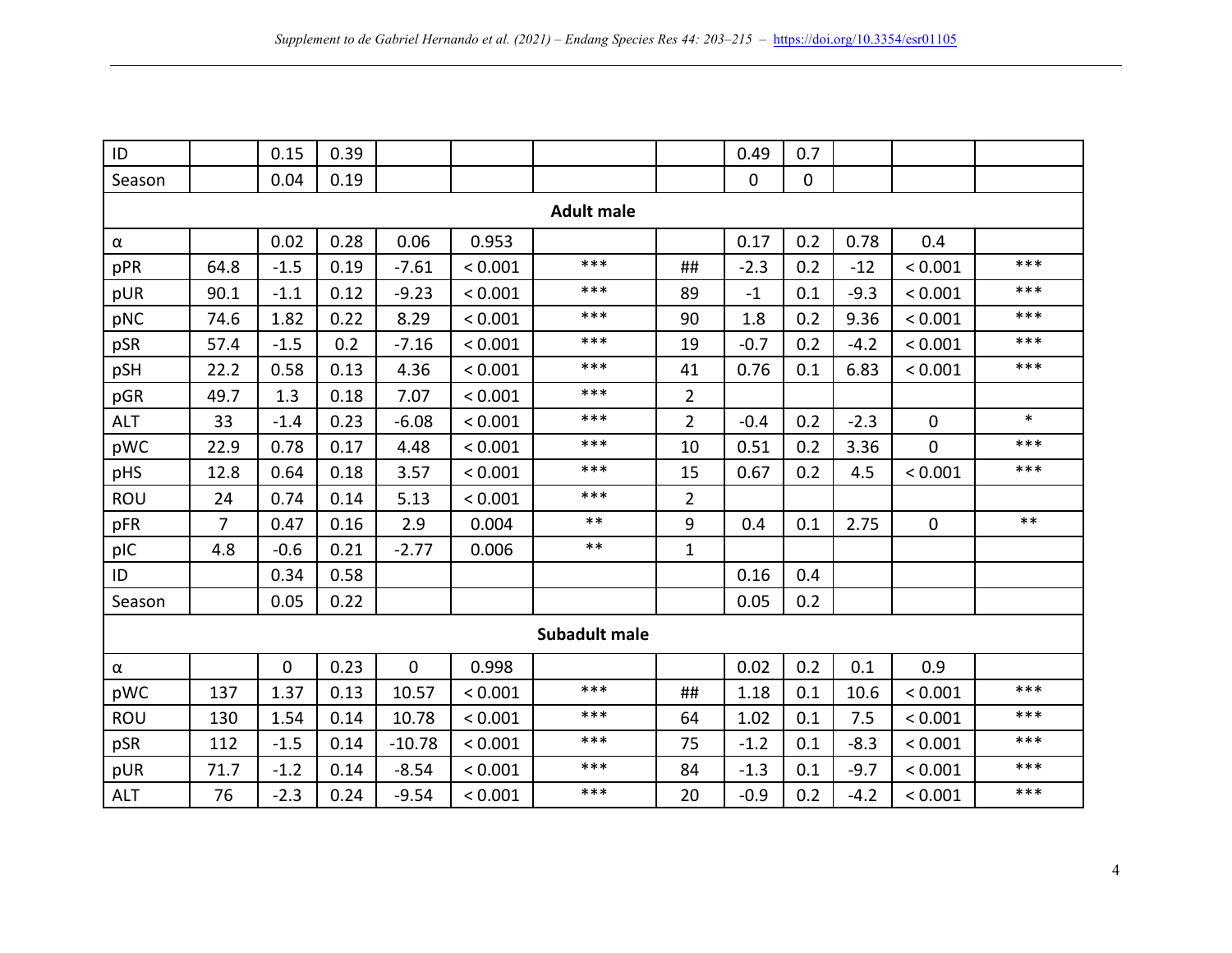| pSH    | 33.5 | $-0.8$ | 0.14 | $-5.7$  | < 0.001 | ***    | 50 | $-0.8$ | 0.1 | $-6.6$ | < 0.001     | ***    |
|--------|------|--------|------|---------|---------|--------|----|--------|-----|--------|-------------|--------|
| pGR    | 40.9 | $-0.7$ | 0.11 | $-6.29$ | < 0.001 | ***    | 21 | $-0.5$ | 0.1 | $-4.6$ | < 0.001     | ***    |
| pHS    | 2.7  |        |      |         |         |        | 13 | 0.43   | 0.2 | 2.92   | $\mathbf 0$ | $***$  |
| pIC    | 5.3  | $-0.4$ | 0.21 | $-2.03$ | 0.042   | $\ast$ | 10 | 0.4    | 0.2 | 2.45   | $\mathbf 0$ | $\ast$ |
| pPR    | 3    |        |      |         |         |        | 12 | $-0.4$ | 0.1 | $-2.9$ | $\mathbf 0$ | $***$  |
| pFR    | 5.9  |        |      |         |         |        | 4  |        |     |        |             |        |
| pNC    | 2.7  |        |      |         |         |        | 6  |        |     |        |             |        |
| ID     |      | 0.19   | 0.44 |         |         |        |    | 0.11   | 0.3 |        |             |        |
| Season |      | 0.05   | 0.23 |         |         |        |    | 0.07   | 0.3 |        |             |        |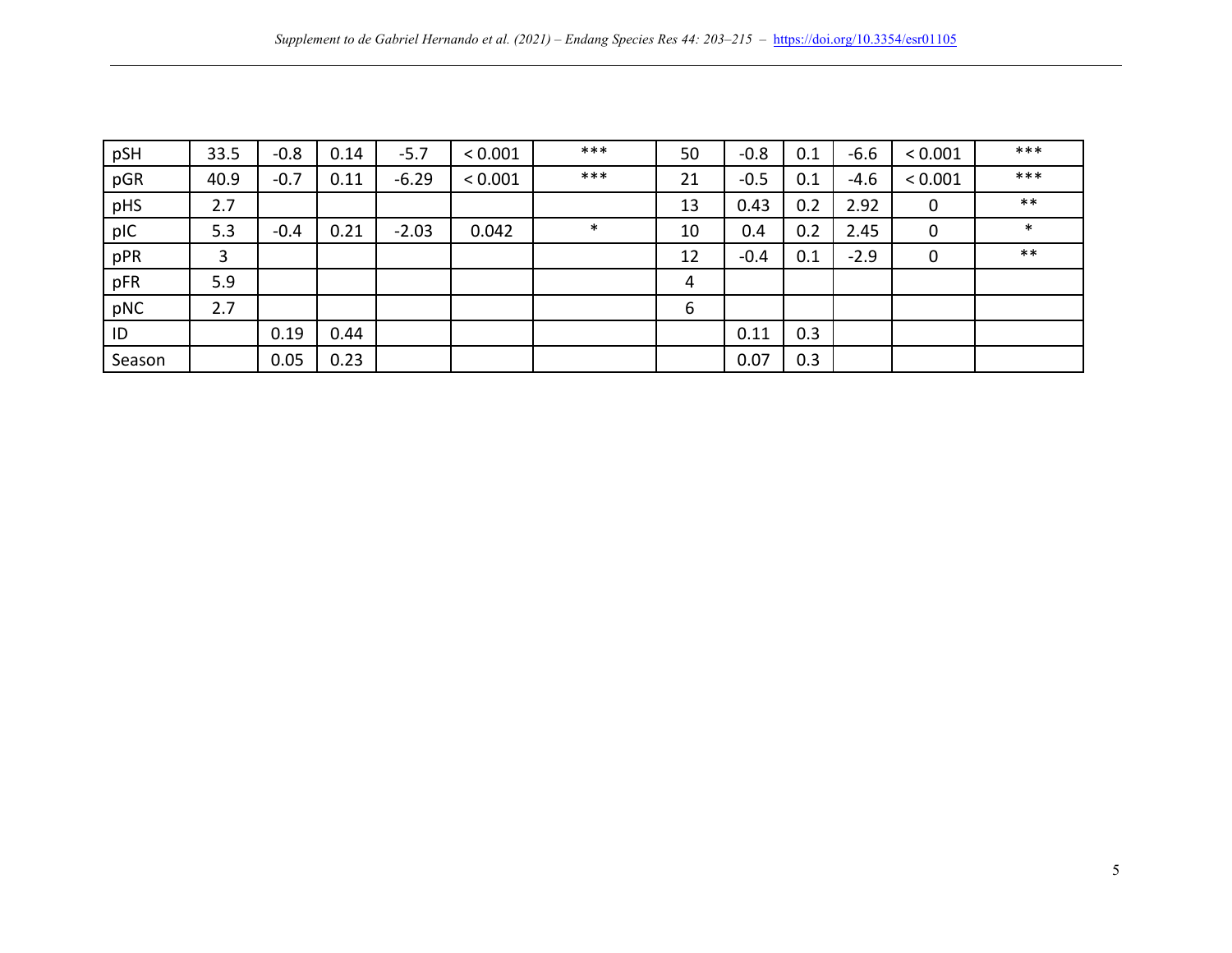Table S3: Coefficient estimates and model performance results based on Akaike Information Criterion for small sample sizes (AICc) for the top 5 Generalized Linear Mixed Models (GLMMs) fitted in the habitat selection analysis for brown bears in Greece, including all additive combinations of habitat variables.

|              | <b>ALT</b> | <b>ROU</b> | pWC  | pFR     | pSH     | pGR     | pNC  | pIC     | pHS     | pPR     | pSR     | pUR     | df | logLik           | <b>AICc</b> |       | ΔAIC <sub>c</sub> weight |
|--------------|------------|------------|------|---------|---------|---------|------|---------|---------|---------|---------|---------|----|------------------|-------------|-------|--------------------------|
| Adult female |            | 1.42       | 1.21 | $-0.36$ | $-0.46$ |         | 1.53 | 0.47    | $-1.31$ |         |         | $-0.44$ | 11 | $-1285.1$        | 2592.2      | 0.00  | 0.06                     |
| Stationary   |            | 1.33       | 1.25 | $-0.36$ | $-0.51$ |         | 1.52 |         | $-1.25$ | $-0.23$ |         | $-0.41$ | 11 | $-1285.1$ 2592.3 |             | 0.01  | 0.06                     |
|              |            | 1.38       | 1.24 | $-0.35$ | $-0.49$ |         | 1.51 | 0.35    | $-1.27$ | $-0.18$ |         | $-0.43$ | 12 | $-1284.1$ 2592.3 |             | 0.06  | 0.06                     |
|              |            | 1.38       | 1.25 | $-0.36$ | $-0.48$ |         | 1.54 | 0.42    | $-1.38$ | $-0.26$ | 0.22    | $-0.47$ | 13 | -1283.2 2592.5   |             | 0.28  | 0.05                     |
|              | 0.34       | 1.42       | 1.28 | $-0.39$ | $-0.47$ |         | 1.65 | 0.49    | $-1.24$ |         |         | $-0.44$ | 12 | -1284.3 2592.7   |             | 0.48  | 0.05                     |
| Adult female |            | 0.56       | 0.87 |         | $-0.29$ |         | 1.19 | 0.68    | $-0.87$ | $-0.79$ | 0.64    | $-0.82$ | 12 | $-1483.0$ 2990.1 |             | 0.00  | 0.24                     |
| Moving       |            | 0.59       | 0.84 |         | $-0.30$ | 0.19    | 1.25 | 0.65    | $-0.91$ | $-0.79$ | 0.64    | $-0.83$ | 13 | $-1482.3$ 2990.8 |             | 0.75  | 0.16                     |
|              |            | 0.57       | 0.86 | $-0.10$ | $-0.27$ |         | 1.21 | 0.67    | $-0.89$ | $-0.79$ | 0.64    | $-0.83$ | 13 | -1482.8 2991.7   |             | 1.61  | 0.11                     |
|              | $-0.07$    | 0.55       | 0.86 |         | $-0.29$ |         | 1.17 | 0.68    | $-0.89$ | $-0.80$ | 0.64    | $-0.82$ | 13 | $-1482.9$        | 2992.0      | 1.94  | 0.09                     |
|              |            | 0.61       | 0.83 | $-0.09$ | $-0.29$ | 0.19    | 1.26 | 0.64    | $-0.92$ | $-0.79$ | 0.65    | $-0.84$ | 14 | $-1482.2$ 2992.5 |             | 2.44  | 0.07                     |
| Adult male   | $-1.37$    | 0.74       | 0.78 | 0.47    | 0.58    | 1.30    | 1.82 | $-0.58$ | 0.64    | $-1.48$ | $-1.46$ | $-1.14$ | 15 | $-1007.2$ 2044.7 |             | 0.00  | 0.91                     |
| Stationary   | $-1.14$    | 0.73       | 0.81 | 0.44    | 0.59    | 1.36    | 1.70 |         | 0.67    | $-1.46$ | $-1.54$ | $-1.15$ | 14 | $-1011.1$ 2050.4 |             | 5.69  | 0.05                     |
|              | $-1.27$    | 0.75       | 0.74 |         | 0.47    | 1.34    | 1.84 | $-0.55$ | 0.63    | $-1.36$ | $-1.62$ | $-1.10$ | 14 | $-1011.5$ 2051.2 |             | 6.54  | 0.03                     |
|              | $-1.43$    | 0.74       | 0.66 | 0.47    | 0.58    | 1.45    | 1.91 | $-0.63$ |         | $-1.48$ | $-1.03$ | $-1.09$ | 14 | $-1013.7$ 2055.7 |             | 10.99 | 0.00                     |
|              | $-1.06$    | 0.75       | 0.76 |         | 0.49    | 1.40    | 1.73 |         | 0.67    | $-1.35$ | $-1.68$ | $-1.11$ | 13 | $-1014.9$ 2056.0 |             | 11.31 | 0.00                     |
| Adult male   | $-0.41$    |            | 0.51 | 0.40    | 0.76    |         | 1.80 |         | 0.67    | $-2.25$ | $-0.68$ | $-1.01$ | 12 | $-1194.4$ 2413.0 |             | 0.00  | 0.14                     |
| Moving       | $-0.42$    |            | 0.49 | 0.40    | 0.73    | 0.19    | 1.85 |         | 0.62    | $-2.22$ | $-0.66$ | $-1.01$ | 13 | $-1193.6$ 2413.4 |             | 0.45  | 0.11                     |
|              | $-0.36$    | $-0.16$    | 0.53 | 0.40    | 0.80    |         | 1.76 |         | 0.67    | $-2.21$ | $-0.73$ | $-1.00$ | 13 | $-1193.7$ 2413.7 |             | 0.70  | 0.10                     |
|              | $-0.37$    | $-0.17$    | 0.51 | 0.40    | 0.76    | 0.20    | 1.80 |         | 0.62    | $-2.17$ | $-0.72$ | $-1.00$ | 14 | -1192.8 2413.9   |             | 0.95  | 0.09                     |
|              | $-0.35$    |            | 0.53 | 0.39    | 0.77    |         | 1.76 | 0.15    | 0.68    | $-2.24$ | $-0.69$ | $-1.02$ | 13 | $-1193.9$ 2414.0 |             | 1.03  | 0.08                     |
| Subadult     | $-2.18$    | 1.59       | 1.40 | $-0.28$ | $-0.80$ | $-0.74$ |      | $-0.42$ |         |         | $-1.49$ | $-1.13$ | 12 | $-1344.8$ 2713.6 |             | 0.00  | 0.16                     |
| Stationary   | $-2.29$    | 1.54       | 1.37 |         | $-0.81$ | $-0.70$ |      | $-0.43$ |         |         | $-1.47$ | $-1.18$ | 11 | $-1346.2$ 2714.4 |             | 0.81  | 0.11                     |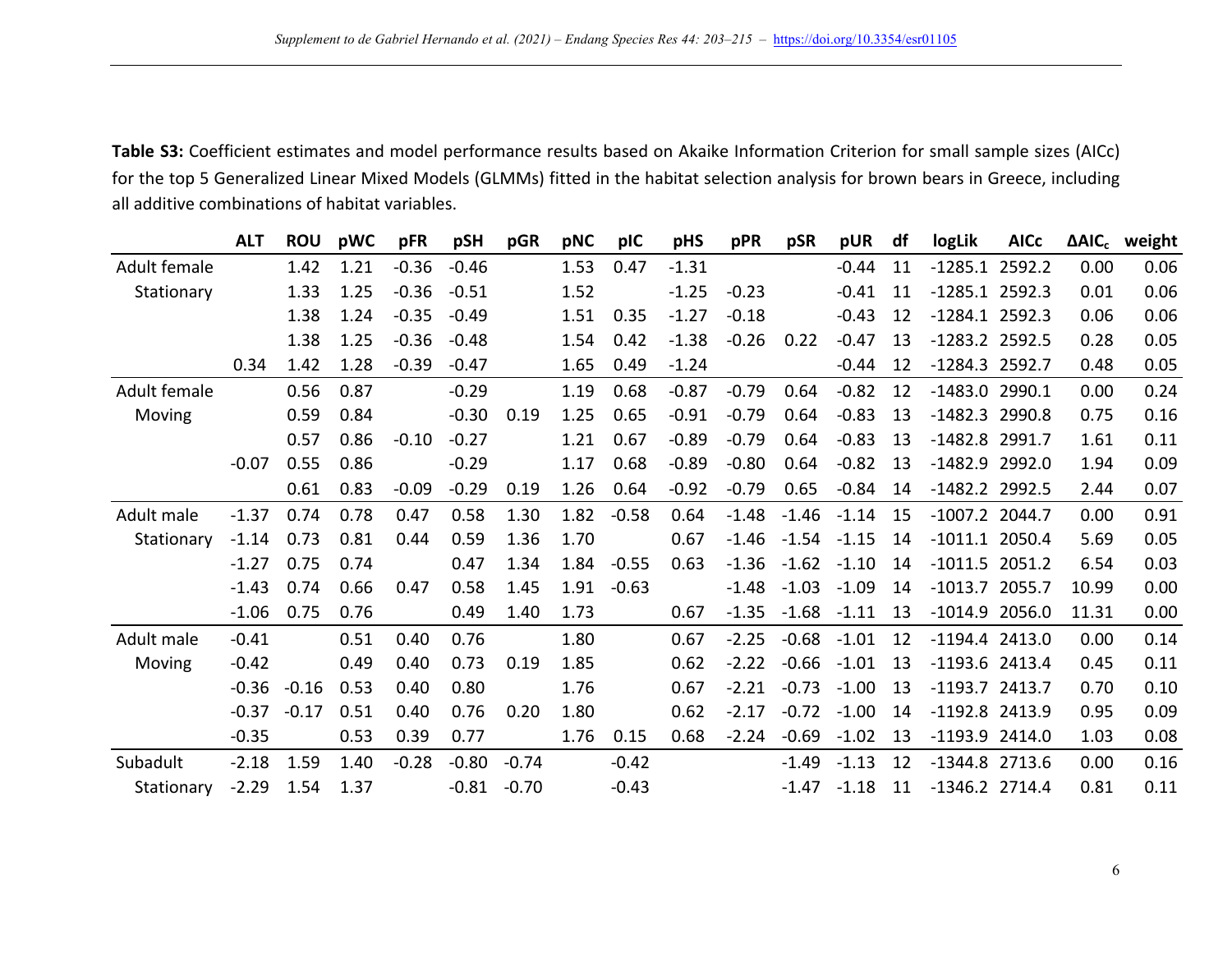|          |                   |                   |                   | $-2.22$ 1.59 1.40 $-0.30$ $-0.82$ $-0.73$ |                        | $-0.41$         |  |                    | $-0.09$ $-1.50$ $-1.15$ 13 $-1344.6$ 2715.4 1.73              |           | 0.07 |
|----------|-------------------|-------------------|-------------------|-------------------------------------------|------------------------|-----------------|--|--------------------|---------------------------------------------------------------|-----------|------|
|          | $-2.18$ 1.59      |                   |                   |                                           |                        |                 |  | $-1.50$ $-1.13$ 13 | -1344.7 2715.6                                                | 2.00      | 0.06 |
|          |                   |                   |                   | $-2.17$ 1.59 1.40 $-0.28$ $-0.80$ $-0.74$ |                        | $-0.42$ $-0.01$ |  |                    | -1.49 -1.13 13 -1344.7 2715.6                                 | 2.02      | 0.06 |
| Subadult | $-0.86$ 1.02 1.18 |                   |                   |                                           | -0.84 -0.47            |                 |  |                    | $0.40$ $0.43$ $-0.42$ $-1.18$ $-1.25$ 13 $-1512.0$ 3050.2     | 0.00 0.32 |      |
| Moving   |                   | $-0.80$ 1.05 1.17 |                   |                                           | $-0.81$ $-0.45$ $0.15$ | 0.37            |  |                    | 0.42 -0.39 -1.16 -1.24 14 -1511.4 3050.9                      | 0.64      | 0.23 |
|          |                   |                   | $-0.85$ 1.04 1.19 | -0.09                                     | $-0.83 - 0.48$         |                 |  |                    | $0.39$ $0.43$ $-0.43$ $-1.18$ $-1.22$ 14 $-1511.9$ 3051.9     | 1.68      | 0.14 |
|          |                   |                   | $-0.79$ 1.06 1.19 | -0.08                                     | $-0.81 - 0.46$ 0.15    |                 |  |                    | $0.36$ $0.42$ $-0.40$ $-1.16$ $-1.21$ $15$ $-1511.2$ $3052.6$ | 2.38      | 0.10 |
|          |                   | $-0.98$ 1.02 1.11 |                   |                                           | $-0.73$ $-0.43$ $0.20$ |                 |  |                    |                                                               | 3.99      | 0.04 |